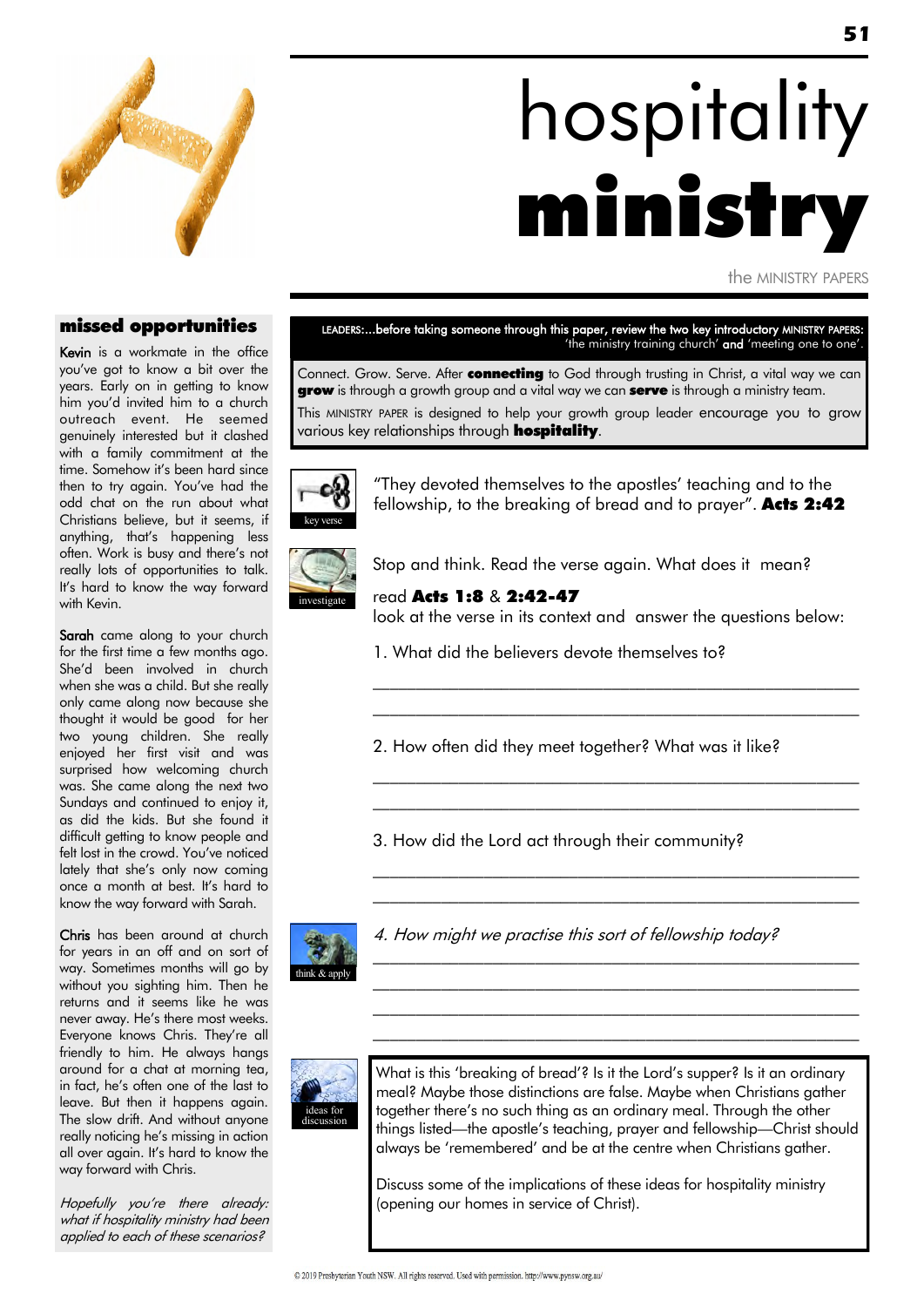## hospitality & unbelievers

Our first scenario was Kevin the unbeliever. Kevin"s story raises the issue of how hospitality ministry might play a part in how we reach unbelievers with the gospel. Stop and think about unbelievers in your life. Think about how you might invest in those relationships. Think about how opening your home to them through hospitality might be a key part of this investment. Do the short study below and then apply what you learn in the "ideas for discussion" .



### read Colossians 4:2-6

1. What does Paul ask the Colossians to pray for?

2. Alongside praying for his ministry, what ministry does he expect the Colossians themselves to be involved in?

 $\mathcal{L}_\text{max}$  and the contract of the contract of the contract of the contract of the contract of the contract of  $\mathcal{L}_\text{max}$  and the contract of the contract of the contract of the contract of the contract of the contract of

 $\mathcal{L}_\text{max}$  and the contract of the contract of the contract of the contract of the contract of the contract of  $\mathcal{L}_\text{max}$  and the contract of the contract of the contract of the contract of the contract of the contract of

\_\_\_\_\_\_\_\_\_\_\_\_\_\_\_\_\_\_\_\_\_\_\_\_\_\_\_\_\_\_\_\_\_\_\_\_\_\_\_\_\_\_\_\_\_\_\_\_\_\_\_\_\_\_\_\_\_ \_\_\_\_\_\_\_\_\_\_\_\_\_\_\_\_\_\_\_\_\_\_\_\_\_\_\_\_\_\_\_\_\_\_\_\_\_\_\_\_\_\_\_\_\_\_\_\_\_\_\_\_\_\_\_\_\_

\_\_\_\_\_\_\_\_\_\_\_\_\_\_\_\_\_\_\_\_\_\_\_\_\_\_\_\_\_\_\_\_\_\_\_\_\_\_\_\_\_\_\_\_\_\_\_\_\_\_\_\_\_\_\_\_\_ \_\_\_\_\_\_\_\_\_\_\_\_\_\_\_\_\_\_\_\_\_\_\_\_\_\_\_\_\_\_\_\_\_\_\_\_\_\_\_\_\_\_\_\_\_\_\_\_\_\_\_\_\_\_\_\_\_

3. What does he say about the role of action in this ministry?

4. What does he say about the role of words in this ministry?



5. How might hospitality ministry fit with this picture of ministry towards outsiders?

\_\_\_\_\_\_\_\_\_\_\_\_\_\_\_\_\_\_\_\_\_\_\_\_\_\_\_\_\_\_\_\_\_\_\_\_\_\_\_\_\_\_\_\_\_\_\_\_\_\_\_\_\_\_\_\_\_ \_\_\_\_\_\_\_\_\_\_\_\_\_\_\_\_\_\_\_\_\_\_\_\_\_\_\_\_\_\_\_\_\_\_\_\_\_\_\_\_\_\_\_\_\_\_\_\_\_\_\_\_\_\_\_\_\_ \_\_\_\_\_\_\_\_\_\_\_\_\_\_\_\_\_\_\_\_\_\_\_\_\_\_\_\_\_\_\_\_\_\_\_\_\_\_\_\_\_\_\_\_\_\_\_\_\_\_\_\_\_\_\_\_\_ \_\_\_\_\_\_\_\_\_\_\_\_\_\_\_\_\_\_\_\_\_\_\_\_\_\_\_\_\_\_\_\_\_\_\_\_\_\_\_\_\_\_\_\_\_\_\_\_\_\_\_\_\_\_\_\_\_

\_\_\_\_\_\_\_\_\_\_\_\_\_\_\_\_\_\_\_\_\_\_\_\_\_\_\_\_\_\_\_\_\_\_\_\_\_\_\_\_\_\_\_\_\_\_\_\_\_\_\_\_\_\_\_\_\_ \_\_\_\_\_\_\_\_\_\_\_\_\_\_\_\_\_\_\_\_\_\_\_\_\_\_\_\_\_\_\_\_\_\_\_\_\_\_\_\_\_\_\_\_\_\_\_\_\_\_\_\_\_\_\_\_\_ \_\_\_\_\_\_\_\_\_\_\_\_\_\_\_\_\_\_\_\_\_\_\_\_\_\_\_\_\_\_\_\_\_\_\_\_\_\_\_\_\_\_\_\_\_\_\_\_\_\_\_\_\_\_\_\_\_ \_\_\_\_\_\_\_\_\_\_\_\_\_\_\_\_\_\_\_\_\_\_\_\_\_\_\_\_\_\_\_\_\_\_\_\_\_\_\_\_\_\_\_\_\_\_\_\_\_\_\_\_\_\_\_\_\_

6. What will it mean for you to make the most of every opportunity with this ministry?



read **Kevin's story** again (page 1)

discuss how hospitality ministry might help grow a relationship with Kevin where he might be added to the number the Lord has saved.



### invest & invite

All the scenarios on page 1 have something in common. They are all stories of people who failed to take 'the next step'. Of course, the particular next step needed for each of them was different. But the underlying problem is the same. In terms of the "pathway" idea in these ministry papers, each person stalled at a key stage. Kevin was interested but never made it to church. Sarah came along and enjoyed it but dropped away before making it into a newcomers group. Chris was looking for relationships but never got involved in a growth group.

But where, really, was this failure? It wasn't so much *their* failure to take the next step as the *church's* failure, our failure, in helping them do so. It wasn"t even necessarily the case that no-one invited them to take the next step. It's just that no-one had truly invested in them first. So the invitation was easier to reject. Noone had invested the time and energy needed to truly build a relationship with them where they would gladly receive such an invitation. And if you don't invest, don"t be surprised if it"s ineffective when you invite. This applies to our invitations at every stage—whether to come along to church in the first place, or to step deeper into the life of the church family along the way. So what is the way forward in each of the scenarios? Investing in order to build relationships is the key. And that"s where hospitality comes into it. It"s hard to go past sharing meals as a simple yet vital way to build relationships. It's hard to beat hospitality for hearing someone's story and understanding them

better. A good chat over a meal beats six months of "footy and the weather' chats at morning tea.

It"s all about investing in relationships. It's about investing in order to invite people forward in knowing Christ and growing in him. So how about accepting the invitation here to becoming more involved in this ministry? Let's chat about that over a meal...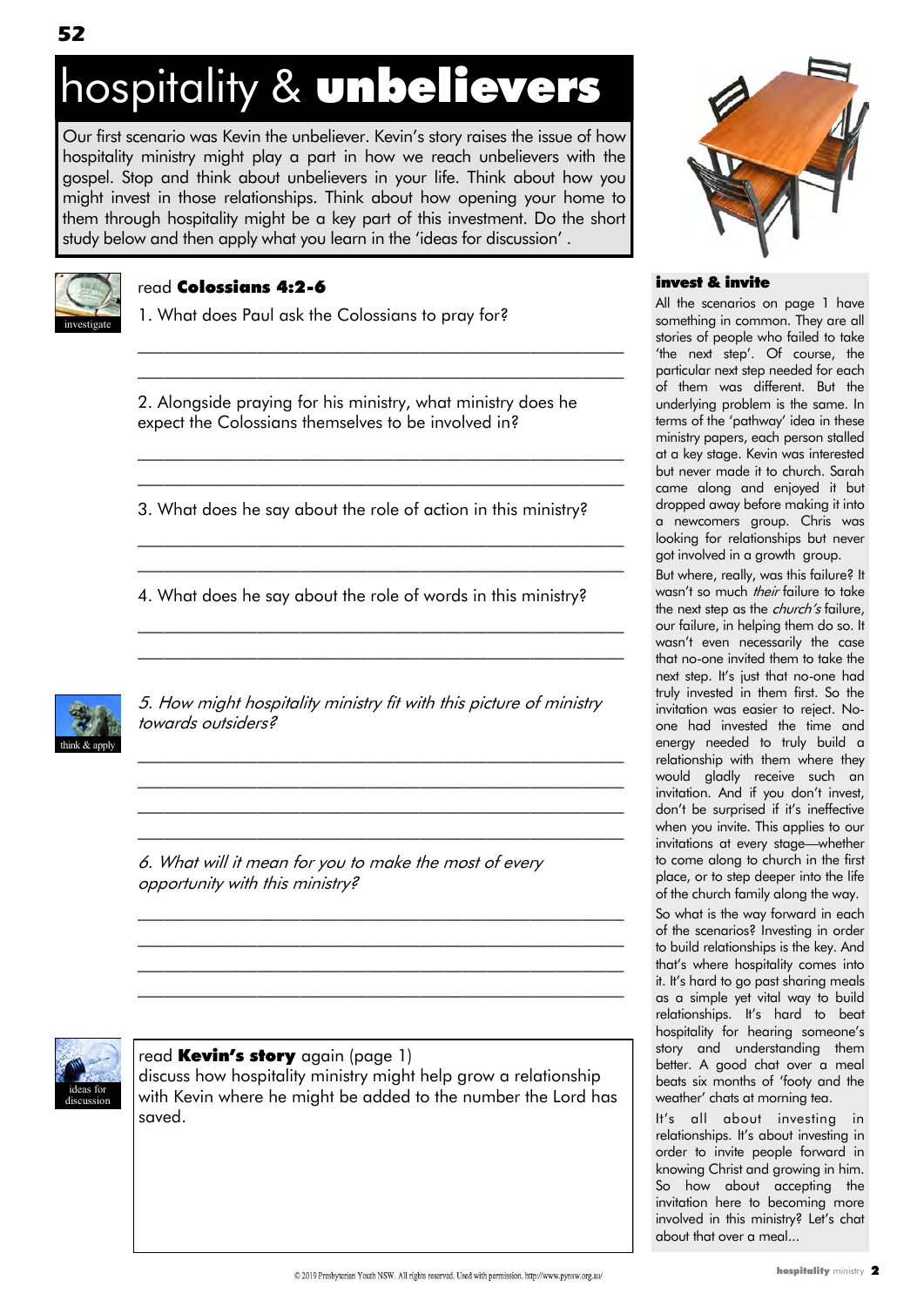

### hospitality tips

#### keep it simple

it's not a culinary contest. In fact if the meal is too fancy or your house too spotless, people will be put off thinking they could ever invite you to their place. Remember relationship building is the key. The food isn"t the main focus. The fact is, extensive preparation will make you less likely to make hospitality a habit. And it's an expectation that makes it harder to be spontaneous or flexible. Keep it simple and you"ll more likely sustain a hospitality ministry both from a time and cost point of view. Just have two or three easy to prepare dishes as your stock standard.

#### work out your best time

it can be hard to get organised with hospitality. Often we have good intentions to "have that person around" but they don"t translate to reality. Poor planning is often the issue. Think through how you can develop a special "hospitality slot" in your weekly schedule. After church (if you go in the morning) or before (evening) is often a good time. It's just part of a commitment to extend your ministry beyond an hour! Like most things, unless it becomes a habit, hospitality will slip away. It's about investing. And investing here might mean a cost elsewhere. It might mean reviewing how you"re spending your other time in order to make space for hospitality.

#### getting to know you

remember the goal is to get to know the person better. Try to think through the practical side of things and remove distractions to good conversation. As they say on "The Castle", "at meal time the telly is definitely turned... down". Make that "...off!" Get to know your guest. Ask questions that get them telling their story. Are they a Christian? If so how did they become one? What/who has been significant in their life? People are usually very happy over a meal to answer questions that might seem threatening in other contexts.

### hospitality & newcomers

Our second scenario was Sarah the newcomer. Sarah"s story raises the issue of how hospitality ministry might play a part in how we welcome newcomers into our church family by building relationships with them. Stop and think about newcomers at church, how you might invest in those relationships, and how hospitality might be a key part of this investment. Do the short study below and then apply what you learn in the "ideas for discussion".



investigate

### read Luke 15:11-31

1. What is the story of the lost son?

2. What is amazing about the way the father treats him?

 $\mathcal{L}_\text{max}$  and the contract of the contract of the contract of the contract of the contract of the contract of  $\mathcal{L}_\text{max}$  and the contract of the contract of the contract of the contract of the contract of the contract of

\_\_\_\_\_\_\_\_\_\_\_\_\_\_\_\_\_\_\_\_\_\_\_\_\_\_\_\_\_\_\_\_\_\_\_\_\_\_\_\_\_\_\_\_\_\_\_\_\_\_\_\_\_\_\_\_\_ \_\_\_\_\_\_\_\_\_\_\_\_\_\_\_\_\_\_\_\_\_\_\_\_\_\_\_\_\_\_\_\_\_\_\_\_\_\_\_\_\_\_\_\_\_\_\_\_\_\_\_\_\_\_\_\_\_

\_\_\_\_\_\_\_\_\_\_\_\_\_\_\_\_\_\_\_\_\_\_\_\_\_\_\_\_\_\_\_\_\_\_\_\_\_\_\_\_\_\_\_\_\_\_\_\_\_\_\_\_\_\_\_\_\_ \_\_\_\_\_\_\_\_\_\_\_\_\_\_\_\_\_\_\_\_\_\_\_\_\_\_\_\_\_\_\_\_\_\_\_\_\_\_\_\_\_\_\_\_\_\_\_\_\_\_\_\_\_\_\_\_\_

3. What is sad about the attitude of the older brother?



4. Jesus first told the parable to rebuke the Pharisees who objected to the welcome into God's kingdom he was giving sinners, especially Gentiles. How might the parable also rebuke us?

 $\mathcal{L}_\text{max}$  and the contract of the contract of the contract of the contract of the contract of the contract of  $\mathcal{L}_\text{max}$  and the contract of the contract of the contract of the contract of the contract of the contract of

5. Newcomers each have a story of their own. They might be a prodigal son. They might be Christians who've just moved to town. They might be giving church another go after a previous hurt. Why should we welcome them whatever their story?

 $\mathcal{L}_\text{max}$  and the contract of the contract of the contract of the contract of the contract of the contract of \_\_\_\_\_\_\_\_\_\_\_\_\_\_\_\_\_\_\_\_\_\_\_\_\_\_\_\_\_\_\_\_\_\_\_\_\_\_\_\_\_\_\_\_\_\_\_\_\_\_\_\_\_\_\_\_\_

6. The father"s welcome in the parable is expressed through a meal. How might hospitality also be the expression of our welcome to newcomers?

 $\mathcal{L}_\text{max}$  and the contract of the contract of the contract of the contract of the contract of the contract of \_\_\_\_\_\_\_\_\_\_\_\_\_\_\_\_\_\_\_\_\_\_\_\_\_\_\_\_\_\_\_\_\_\_\_\_\_\_\_\_\_\_\_\_\_\_\_\_\_\_\_\_\_\_\_\_\_  $\mathcal{L}_\text{max}$  and the contract of the contract of the contract of the contract of the contract of the contract of \_\_\_\_\_\_\_\_\_\_\_\_\_\_\_\_\_\_\_\_\_\_\_\_\_\_\_\_\_\_\_\_\_\_\_\_\_\_\_\_\_\_\_\_\_\_\_\_\_\_\_\_\_\_\_\_\_



### read **Sarah's story** again (page 1)

discuss how hospitality ministry might help grow a relationship with Sarah where she might truly become a part of our church family.